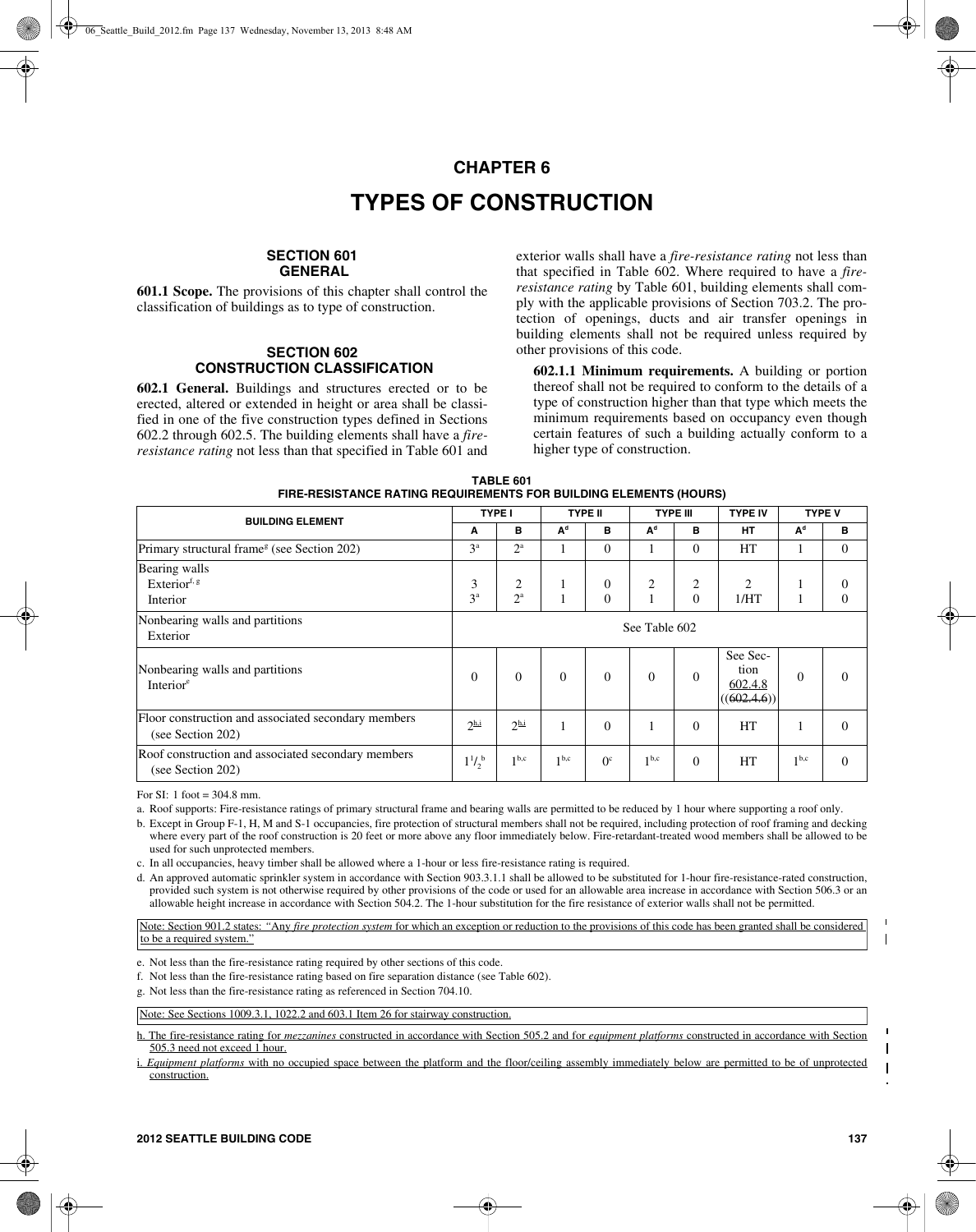**602.2 Types I and II.** Types I and II construction are those types of construction in which the building elements listed in Table 601 are of noncombustible materials, except as permitted in Section 603 and elsewhere in this code.

**602.3 Type III.** Type III construction is that type of construction in which the exterior walls are of noncombustible materials and the interior building elements are of any material permitted by this code. *Fire-retardant-treated wood* framing complying with Section 2303.2 shall be permitted within *exterior wall* assemblies of a 2-hour rating or less.

**Interpretation I602.3:** Type IIIA buildings are permitted to include exposed heavy-timber construction for columns, beams, girders, arches, trusses, floors and roof decks except for fire-resistive construction required by Sections 510 and 713 and Chapter 10.

**602.4 Type IV.** Type IV construction (Heavy Timber, HT) is that type of construction in which the exterior walls are of noncombustible materials and the interior building elements are of solid or laminated wood without concealed spaces. The details of Type IV construction shall comply with the provisions of this section. ((*Fire-retardant-treated wood* framing complying with Section 2303.2 shall be permitted within exterior wall assemblies with a 2-hour rating or less.)) Exterior walls complying with Section 602.4.1 or 602.4.2 shall also be permitted. Minimum solid sawn nominal dimensions are required for structures built using Type IV construction (HT). For glued-laminated members the equivalent net finished width and depths corresponding to the minimum nominal width and depths of solid sawn lumber are required as specified in Table 602.4. *Cross laminated timber* dimensions used in this section are actual dimensions.

**602.4.1** *Fire-retardant-treated wood* framing complying with Section 2303.2 shall be permitted within exterior wall assemblies with a 2-hour rating or less.

 $\mathbf{I}$  $\mathbf{I}$ 

**602.4.2** *Cross-laminated timber* complying with Section  $\mathbf{I}$ 2303.1.4 shall be permitted within exterior wall assemblies with a 2-hour rating or less, provided the exterior sur- $\mathbf{I}$ face of the cross-laminated timber is protected by *(1) fire*  $\mathbf{I}$ *retardant treated wood* sheathing complying with Section 2303.2 and not less than  $\frac{15}{32}$  inch thick; or (2) *gypsum*  $\mathbf{I}$ *board* not less than  $\frac{1}{2}$  inch thick; or (3) a noncombustible  $\overline{1}$ material.

**TABLE 602.4 WOOD MEMBER SIZE EQUIVALENCIES**

| <b>MINIMUM NOMINAL</b><br><b>SOLID SAWN SIZE</b> |                |                | <b>MINIMUM GLUED-</b><br><b>LAMINATED NET SIZE</b> | <b>MINIMUM</b><br><b>STRUCTURAL</b><br><b>COMPOSITE</b><br><b>LUMBER NET SIZE</b> |                |  |  |
|--------------------------------------------------|----------------|----------------|----------------------------------------------------|-----------------------------------------------------------------------------------|----------------|--|--|
| Width,<br>inch                                   | Depth,<br>inch | Width,<br>inch | Depth,<br>inch                                     | Width,<br>inch                                                                    | Depth,<br>inch |  |  |
| 8                                                | 8              | $6^{3}/_{4}$   | $8^{1}/_{4}$                                       |                                                                                   | $7^{1/2}$      |  |  |
| 6                                                | 10             | 5              | $10^{1}$ / <sub>2</sub>                            | $5^{1}/_{4}$                                                                      | $9^{1/3}$      |  |  |
| 6                                                | 8              | 5              | $8^{1}$                                            | $5^{1}/_{4}$                                                                      | $7^{1}/_{2}$   |  |  |
| 6                                                |                |                | 6                                                  | $5^{1}/_{4}$                                                                      | $5^{1}/_{2}$   |  |  |
|                                                  |                | κ              |                                                    | 3 <sup>1</sup>                                                                    |                |  |  |

For SI: 1 inch = 25.4 mm.

**602.4.((1))3 Columns.** Wood columns shall be sawn or glued laminated and shall be not less than 8 inches (203 mm), nominal, in any dimension where supporting floor loads and not less than 6 inches (152 mm) nominal in width and not less than 8 inches (203 mm) nominal in depth where supporting roof and ceiling loads only. Columns shall be continuous or superimposed and connected in an *approved* manner. Protection in accordance with Section 704.2 is not required.

**TABLE 602 FIRE-RESISTANCE RATING REQUIREMENTS FOR EXTERIOR WALLS BASED ON FIRE SEPARATION DISTANCEa, e, h, i**

| <b>FIRE SEPARATION DISTANCE =  </b><br>X (feet) | <b>TYPE OF CONSTRUCTION</b> | <b>OCCUPANCY GROUP H'</b> | <b>OCCUPANCY</b><br><b>GROUP F-1, M, S-19</b> | <b>OCCUPANCY</b><br>GROUP A, B, E, F-2, I, R, S-2 <sup>9</sup> , U <sup>b</sup> |
|-------------------------------------------------|-----------------------------|---------------------------|-----------------------------------------------|---------------------------------------------------------------------------------|
| $x < 5^{\circ}$                                 | All                         |                           |                                               |                                                                                 |
| $5 \leq x < 10$                                 | IΑ<br>Others                |                           |                                               |                                                                                 |
| $10 \leq x < 30$                                | IA, IB<br>IIB, VB<br>Others |                           |                                               |                                                                                 |
| $x \geq 30$                                     | All                         |                           |                                               |                                                                                 |

For SI: 1 foot  $=$  304.8 mm.

a. Load-bearing exterior walls shall also comply with the fire-resistance rating requirements of Table 601.

b. For special requirements for Group U occupancies, see Section 406.3.

c. See Section 706.1.1 for party walls.

d. Open parking garages complying with Section 406 shall not be required to have a fire-resistance rating.

e. The fire-resistance rating of an exterior wall is determined based upon the fire separation distance of the exterior wall and the story in which the wall is located.

f. For special requirements for Group H occupancies, see Section 415.5.

- g. For special requirements for Group S aircraft hangars, see Section 412.4.1.
- h. Where Table 705.8 permits nonbearing exterior walls with unlimited area of unprotected openings, the required fire-resistance rating for the exterior walls is 0 hours.

i. Existing buildings may encroach a maximum of 4 inches into the required fire separation distance, solely for the purpose of adding insulation to the building exterior.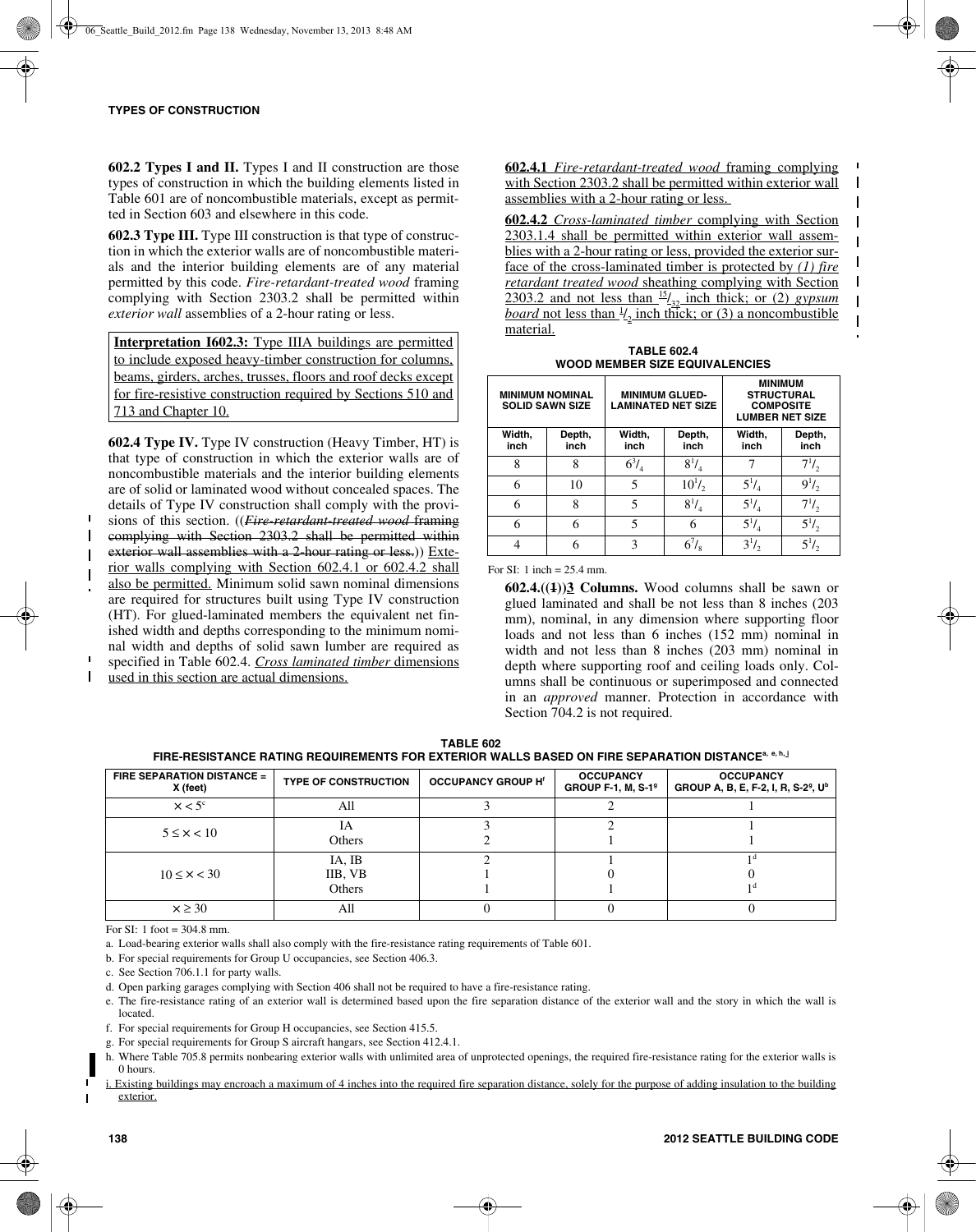$\blacksquare$ 

 $\overline{\phantom{a}}$  $\mathbf{I}$  $\mathbf{I}$  $\mathbf{I}$ 

 $\mathbf I$ 

 $\overline{\phantom{a}}$ 

**602.4.((2))4 Floor framing.** Wood beams and girders shall be of sawn or glued-laminated timber and shall be not less than 6 inches (152 mm) nominal in width and not less than 10 inches (254 mm) nominal in depth. Framed sawn or glued-laminated timber arches, which spring from the floor line and support floor loads, shall be not less than 8 inches (203 mm) nominal in any dimension. Framed timber trusses supporting floor loads shall have members of not less than 8 inches (203 mm) nominal in any dimension.

**602.4.((3))5 Roof framing.** Wood-frame or glued-laminated arches for roof construction, which spring from the floor line or from grade and do not support floor loads, shall have members not less than 6 inches (152 mm) nominal in width and have not less than 8 inches (203 mm) nominal in depth for the lower half of the height and not less than 6 inches (152 mm) nominal in depth for the upper half. Framed or glued-laminated arches for roof construction that spring from the top of walls or wall abutments, framed timber trusses and other roof framing, which do not support floor loads, shall have members not less than 4 inches (102 mm) nominal in width and not less than 6 inches (152 mm) nominal in depth. Spaced members shall be permitted to be composed of two or more pieces not less than 3 inches (76 mm) nominal in thickness where blocked solidly throughout their intervening spaces or where spaces are tightly closed by a continuous wood cover plate of not less than 2 inches (51 mm) nominal in thickness secured to the underside of the members. Splice plates shall be not less than 3 inches (76 mm) nominal in thickness. Where protected by *approved* automatic sprinklers under the roof deck, framing members shall be not less than 3 inches (76 mm) nominal in width.

**602.4.((4))6 Floors.** Floors shall be without concealed spaces. Wood floors shall be constructed in accordance with 602.4.6.1 or 602.4.6.2.

**602.4.6.1 Sawn or glued-laminated planks. ((**of sawn)) Sawn or glued-laminated planks, splined or tongue-and-groove, of not less than 3 inches (76 mm) nominal in thickness covered with 1-inch (25 mm) nominal dimension tongue-and-groove flooring, laid crosswise or diagonally, or 0.5-inch (12.7 mm) particleboard or planks not less than 4 inches (102 mm) nominal in width set on edge close together and well spiked and covered with 1-inch (25 mm) nominal dimension flooring or  $\frac{15}{32}$ -inch (12 mm) wood structural panel or 0.5-inch (12.7 mm) particleboard. The lumber shall be laid so that no continuous line of joints will occur except at points of support. Floors shall not extend closer than 0.5 inch (12.7 mm) to walls. Such 0.5-inch (12.7 mm) space shall be covered by a molding fastened to the wall and so arranged that it will not obstruct the swelling or shrinkage movements of the floor. Corbeling of masonry walls under the floor shall be permitted to be used in place of molding.

**602.4.6.2 Cross laminated timber.** *Cross laminated timber* shall be not less than 4 inches (102 mm) in thickness. It shall be continuous from support to support and mechanically fastened to one another. *Cross laminated timber* shall be permitted to be connected to walls without a shrinkage gap providing swelling or shrinking is considered in the design. Corbelling of masonry walls under the floor shall be permitted to be  $\overline{1}$ used.

**602.4.((5))7 Roofs.** Roofs shall be without concealed spaces and wood roof decks shall be sawn or glued laminated, splined or tongue-and-groove plank, not less than 2 inches (51 mm) nominal in thickness,  $1\frac{1}{8}$ -inch-thick (32 mm) wood structural panel (exterior glue), or of planks not less than 3 inches (76 mm) nominal in width, set on edge close together and laid as required for floors; or of *cross laminated timber.* Other types of decking shall be permitted to be used if providing equivalent *fire resistance* and structural properties.

Cross laminated timber roofs shall be not less than 3 inch nominal in thickness and shall be continuous from support to support and mechanically fastened to one another.

**602.4.((6))8 Partitions and walls.** Partitions and walls shall comply with 602.4.8.1 or 602.4.8.2.

**602.4.8.1 Interior walls and partitions.** Interior walls and partitions shall be of solid wood construction formed by not less than two layers of 1-inch (25 mm) matched boards or laminated construction 4 inches (102 mm) thick, or of 1-hour fire-resistance-rated construction.

**602.4.8.2 Exterior walls**. All exterior walls shall be of one of the following:

- 1. Noncombustible materials; or
- 2. Not less than 6 inches in thickness and constructed of one of the following:
	- 2.1. *Fire retardant treated wood* in accordance with Section 2303.2 and complying with Section 602.4.1 or
	- 2.2. C*ross laminated timber* complying with Section 602.4.2.

**602.4.((7))9 Exterior structural members.** Where a horizontal separation of 20 feet (6096 mm) or more is provided, wood columns and arches conforming to heavy timber sizes shall be permitted to be used externally.

**602.5 Type V.** Type V construction is that type of construction in which the structural elements, *exterior walls* and interior walls are of any materials permitted by this code.

**Interpretation I602.5:** Type VA buildings are permitted to include exposed heavy-timber construction for columns, beams, girders, arches, trusses, floors and roof decks except for fire-resistive construction required by Sections 510 and 713 and Chapter 10.

#### **SECTION 603 COMBUSTIBLE MATERIAL IN TYPE I AND II CONSTRUCTION**

**603.1 Allowable materials.** Combustible materials shall be permitted in buildings of Type I or II construction in the fol-

 $\mathbf{I}$  $\mathbf{I}$  $\mathbf{I}$  $\mathbf I$ 

 $\overline{\phantom{a}}$  $\overline{\phantom{a}}$  $\mathbf{I}$  $\overline{\phantom{a}}$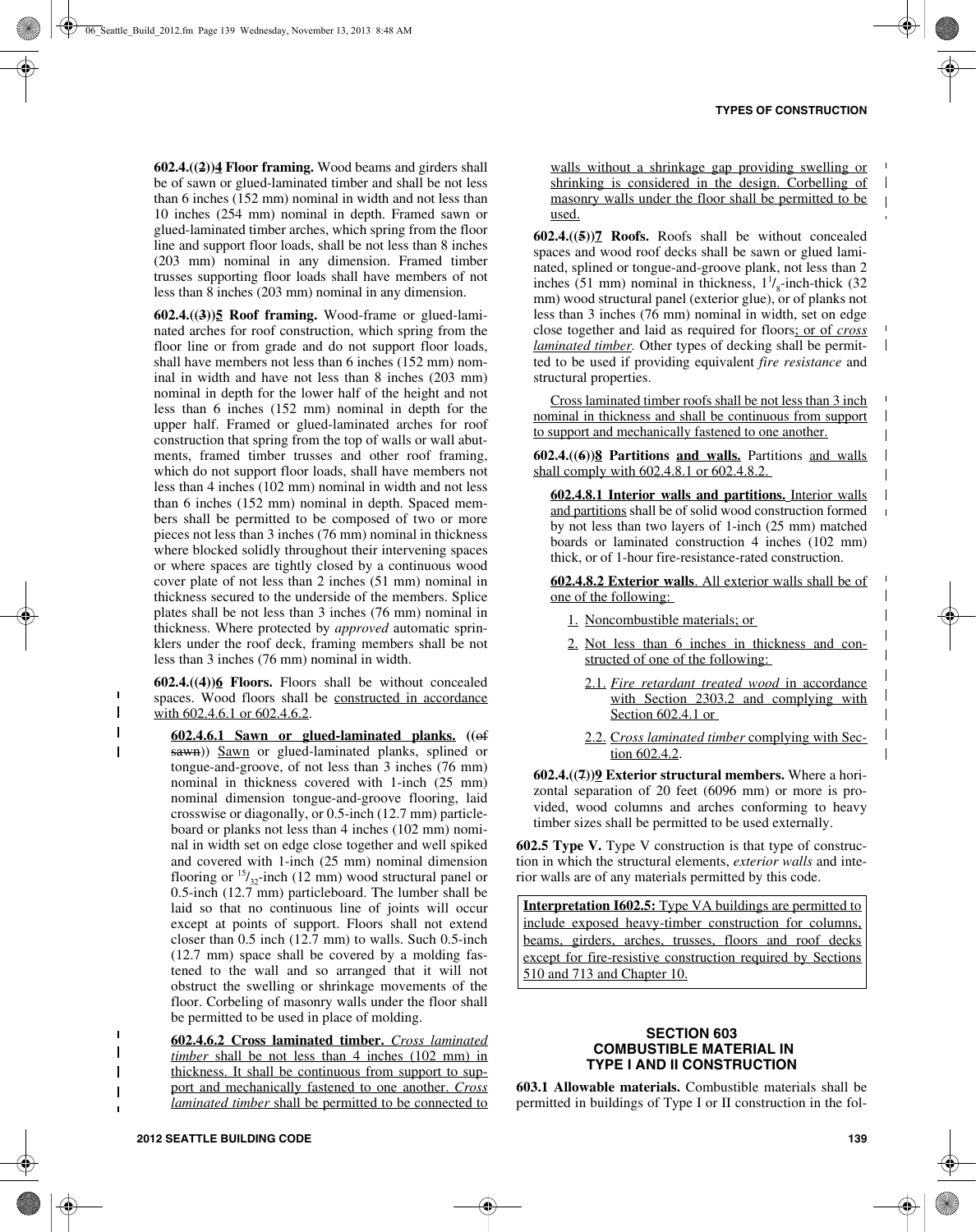lowing applications and in accordance with Sections 603.1.1 through 603.1.3:

- 1. *Fire-retardant-treated wood* shall be permitted in:
	- 1.1. Nonbearing partitions where the required *fireresistance rating* is 2 hours or less.
	- 1.2. Nonbearing *exterior walls* where fire-resistance rated construction is not required.
	- 1.3. Roof construction, including girders, trusses, framing and decking.

**Exception:** In buildings of Type IA construction exceeding two *stories above grade plane*, *fire-retardant-treated wood* is not permitted in roof construction where the vertical distance from the upper floor to the roof is less than 20 feet (6096 mm).

2. Thermal and acoustical insulation, other than foam plastics, having a *flame spread index* of not more than 25.

### **Exceptions:**

- 1. Insulation placed between two layers of noncombustible materials without an intervening airspace shall be allowed to have a *flame spread index* of not more than 100.
- 2. Insulation installed between a finished floor and solid decking without intervening airspace shall be allowed to have a *flame spread index* of not more than 200.
- 3. Foam plastics in accordance with Chapter 26.
- 4. Roof coverings that have an A, B or C classification.
- 5. *Interior floor finish* and floor covering materials installed in accordance with Section 804.
- 6. Millwork such as doors, door frames, window sashes and frames.
- 7. *Interior wall and ceiling finishes* installed in accordance with Sections 801 and 803.
- 8. *Trim* installed in accordance with Section 806.
- 9. Where not installed greater than 15 feet (4572 mm) above grade, show windows, nailing or furring strips and wooden bulkheads below show windows, including their frames, aprons and show cases.
- 10. Finish flooring installed in accordance with Section 805.
- 11. Partitions dividing portions of stores, offices or similar places occupied by one tenant only and that do not establish a *corridor* serving an *occupant load* of 30 or more shall be permitted to be constructed of *fireretardant-treated wood*, 1-hour fire-resistance-rated construction or of wood panels or similar light construction up to 6 feet (1829 mm) in height.
- 12. Stages and platforms constructed in accordance with Sections 410.3 and 410.4, respectively.
- 13. Combustible *exterior wall coverings*, balconies and similar projections and bay or oriel windows in accordance with Chapter 14.
- 14. Blocking such as for handrails, millwork, cabinets and window and door frames.
- 15. Light-transmitting plastics as permitted by Chapter 26.
- 16. Mastics and caulking materials applied to provide flexible seals between components of *exterior wall* construction.
- 17. Exterior plastic veneer installed in accordance with Section 2605.2.
- 18. Nailing or furring strips as permitted by Section 803.11.
- 19. Heavy timber as permitted by Note c to Table 601 and Sections ((602.4.7)) 602.4.9 and 1406.3.
- 20. Aggregates, component materials and admixtures as permitted by Section 703.2.2.
- 21. Sprayed fire-resistant materials and intumescent and mastic fire-resistant coatings, determined on the basis of *fire-resistance* tests in accordance with Section 703.2 and installed in accordance with Sections 1705.13 and 1705.14, respectively.
- 22. Materials used to protect penetrations in fire-resistance-rated assemblies in accordance with Section 714.
- 23. Materials used to protect joints in fire-resistance-rated assemblies in accordance with Section 715.
- 24. Materials allowed in the concealed spaces of buildings of Types I and II construction in accordance with Section 718.5.
- 25. Materials exposed within plenums complying with Section 602 of the *International Mechanical Code*.
- 26. Stairways within individual *dwelling units* and stairways serving a single tenant space are permitted to be of fire-retardant-treated wood or heavy-timber construction. In other than Group R occupancies, such stairways shall not serve as a required means of egress.
- 27. Aluminum is permitted as follows:
	- 27.1. Where combustible materials, including fire retardant treated wood, are allowed by the code;
	- 27.2. For structural members supporting less than 500 square feet that do not have direct connections to columns and bracing members designed to carry gravity loads;
	- 27.3. In curtain walls *approved* or listed for use in non-combustible construction; and
	- 27.4. Unprotected aluminum frames for *awnings* in accordance with Section 3105.5.
- 28. Stairways complying with Section 510.2, Item 5.